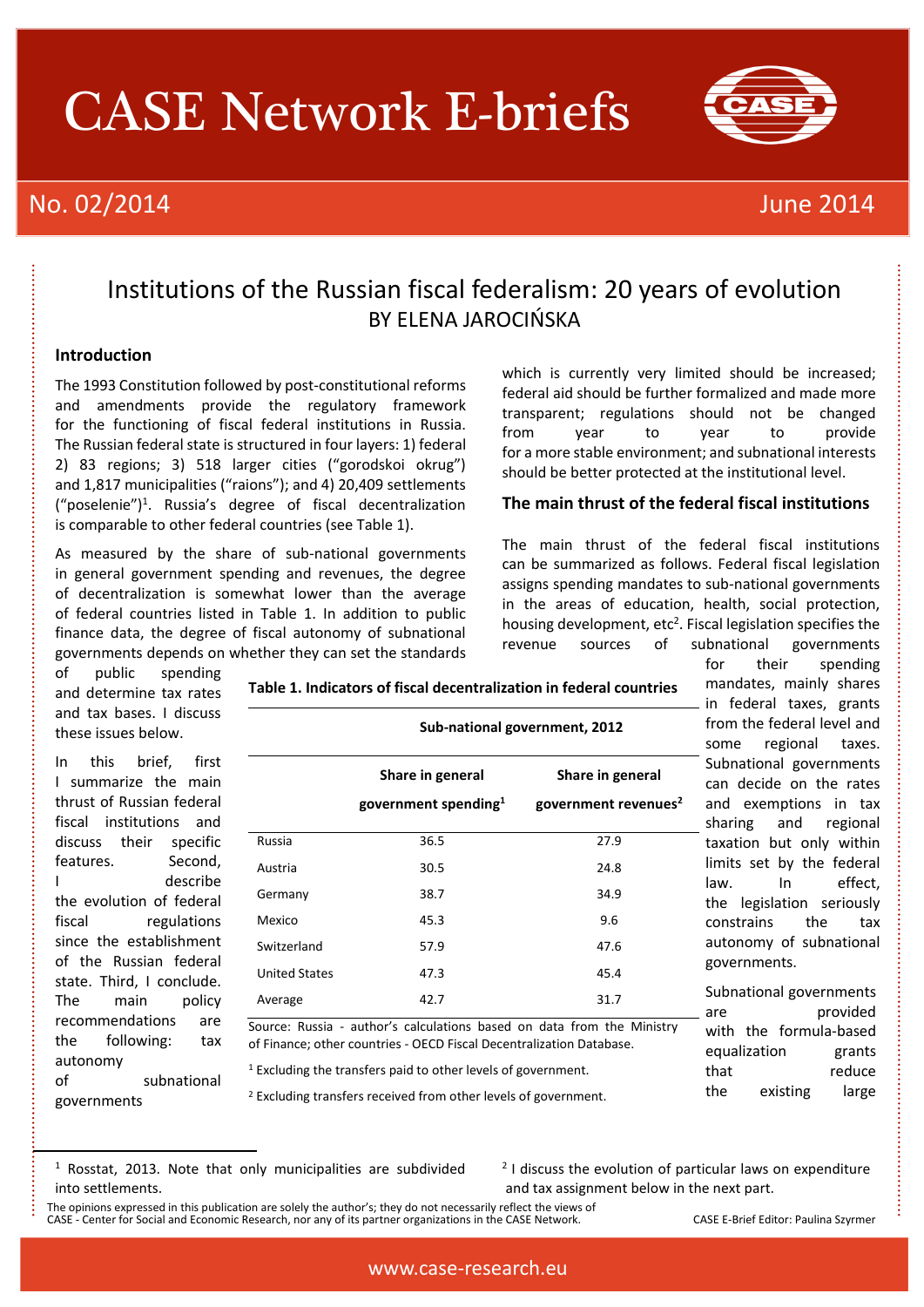# No. 02/2014 June 2014

differences in tax capacity across Russian regions.

In addition to equalization grants, the regulations provide for other grants to subnational governments that are needed to finance spending mandates and other expenditures.

Given that in Russia revenues of the federal and subnational governments depend to a large extent on the price of oil, an important block of the federal fiscal legislation is the stabilization policy. The Reserve Fund, which was established in 2003, cushions the effect of oil price fluctuations on the budget. In addition to the Reserve fund, Russia has a fiscal rule that ex ante caps federal government expenditures at a certain level which is determined by a five-year average of past oil prices. Fiscal legislation also establishes limits on deficits, debts and borrowing of sub-national governments.

Experts agree that Russia has a modern legal framework of the budget process<sup>3</sup>. It has three-year budgets, which provide predictability in terms of public spending and considerable constraints on the extra-budgetary activities of government units (see e.g. Kraan et al., 2008). A Single Treasury account, held at the Treasury, forbids all cash holdings in domestic currency by government agencies outside this account. The Treasury system executes payments, controls and monitors the budget process. The Central Bank and the Accounts Chamber are seen as independent (IMF, 2004). However the Constitutional Court is seen to protect the federal center in the rulings on federal fiscal issues. Between 1995 and 2004, the Court rarely supported any expansion of the rights of the regions visà-vis the federal center (Trochev, 2006).

All budgetary laws should be examined by the second chamber of the Parliament – the Federation Council. The Federation Council, which is supposed to protect regional interests, is in effect defending federal interests. The Federation Council approved a number of political and fiscal federal initiatives that have substantially reduced the bargaining power of regions: governors and speakers of regional parliaments were excluded from membership in the Federal Council; popular elections of governors were removed and instead since 2004 governors have been selected by the President<sup>4</sup>; the second chamber approved amendments that abolished a number of regional and local taxes.

3 See e.g. IMF, 2004 and Kraan et al., 2008.

 $\mathbf{r}$ 

- The opinions expressed in this publication are solely the author's; they do not necessarily reflect the views of
- CASE Center for Social and Economic Research, nor any of its partner organizations in the CASE Network. CASE E-Brief Editor: Paulina Szyrmer

What is specific about the Russian federal fiscal framework? First, regulations are mainly set at the federal level. Taxes, regardless of whether they are federal, regional or local, are based on federal laws. The federal government controls key matters of the spending assignment regulation. A considerable part of grants to sub-national governments (about half of the grants in years 2005-2007 according to De Silva et al. (2009)), is not formula-based and is at the discretion of the federal government. Studies have shown that discretionary grants in the nineties were used by the federal center to increase its re-election probabilities (e.g. Jarocinska, 2010). There is some evidence that discretionary grants are still being used by the federal government for political purposes (De Silva et al., 2009).

Second, the federal fiscal regulatory framework is frequently changing. In recent years, after the major reforms had already been carried out, the federal government has often changed the allocation of tax revenues, expenditures and transfers. There are around two hundred types of earmarked grants and they change from year to year. This creates a very unpredictable environment for subnational budgets and makes it difficult to forecast revenues and expenditures.

### The evolution of the federal fiscal institutions

### *The regulatory framework*

<sup>5</sup> Chapter 3 of the Constitution. <sup>6</sup> Chapter 8 of the Constitution.

The Constitution of 1993 laid down the founding principles of the Russian federal fiscal framework. Within the federal structure, the Constitution distinguishes two levels of government – federal and regional<sup>5</sup>. Formally, local governments are independent authorities that are not subordinate to the regional governments<sup>6</sup>. In practice, local governments depend financially on higher-level government. The Constitution specifies the areas of exclusive jurisdiction at the federal level and the areas of joint jurisdiction with regional governments, establishes the independent Central Bank and the independent audit institution the Accounts Chamber, provides

<sup>&</sup>lt;sup>4</sup> The popular elections of governors were reintroduced in 2012, although the election procedure has become more complicated for independent candidates.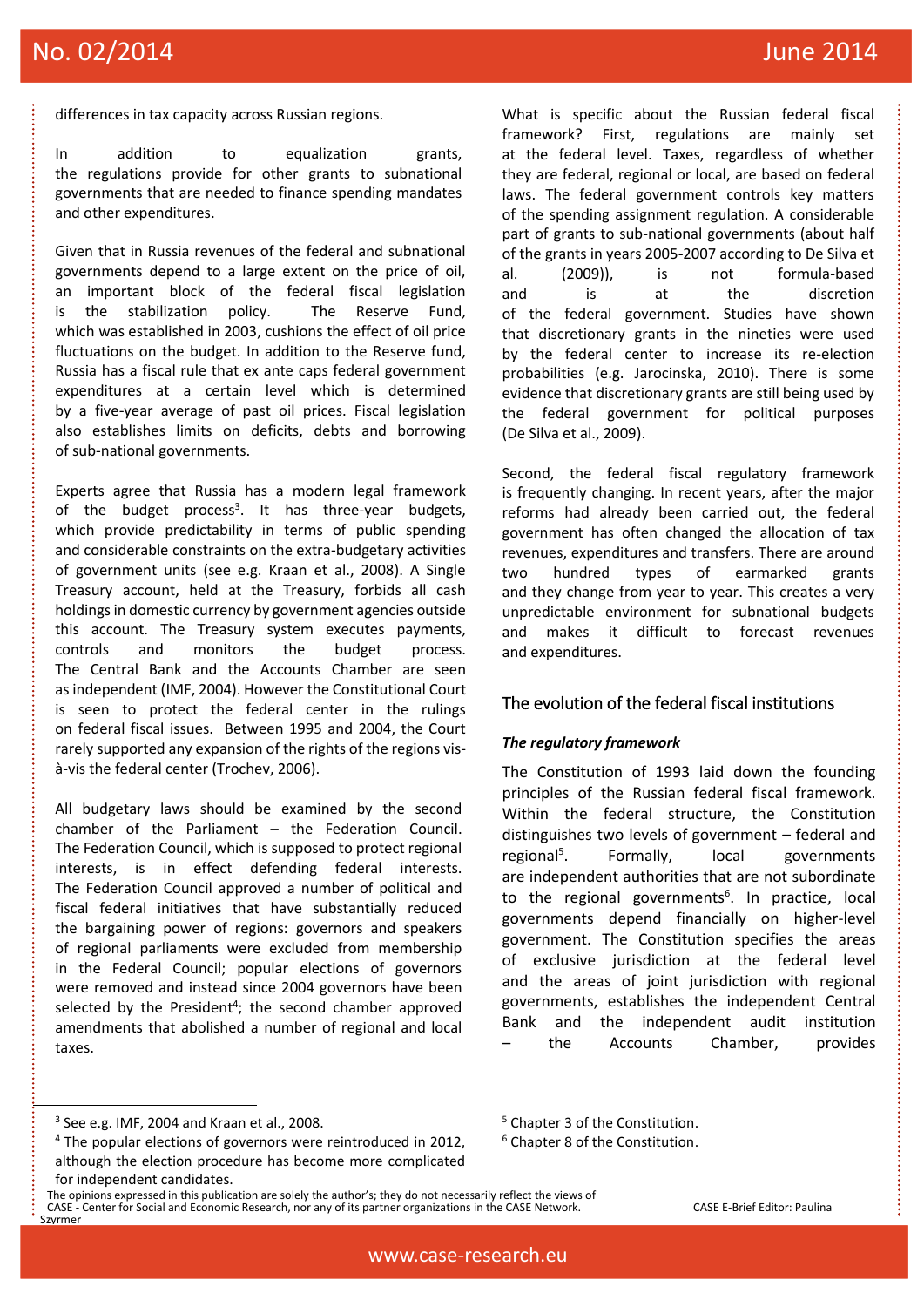## No. 02/2014 **June 2014 June 2014**

for a Constitutional Court, and contains the rules on constitutional amendments.

The Constitution is rather vague with respect to federal fiscal regulations. The areas of revenue and spending assignment, regional redistribution, stabilization policies and numerical fiscal rules are not discussed in the Constitution.

The other main laws that regulate federal fiscal relations in Russia are listed in Table 2. The evolution of federal fiscal institutions can be divided into four distinct periods.

#### **Table 2. Main laws regulating federal fiscal relations in Russia Year of Adoption Years of main amendments Title**

| 1993                                |                     | Constitution of the Russian Federation                                                                                |
|-------------------------------------|---------------------|-----------------------------------------------------------------------------------------------------------------------|
| 1995                                | 2003                | Federal Law N154 On General Principles<br>of the Organization of Local Self-Government                                |
| 1998                                | 2003, 2004,<br>2007 | <b>Budget Code</b>                                                                                                    |
| 1998 (Part I) and<br>2000 (Part II) |                     | Tax Code                                                                                                              |
| 1999                                | 2003                | Federal Law N184 On General Principles<br>Organization of<br>οf<br>the<br>Government<br>in Subjects of the Federation |

### *Spontaneous decentralization, 1991-1993*

With the dissolution of the Soviet Union in 1991, the federal government delegated many social expenditures to the regional level. In response, regions lobbied for larger shares of tax revenue and transfers. The federal laws that regulated fiscal relations at that time were often not respected by the regional authorities. Tax assignment was mainly determined by bilateral agreements between the federal center and the regions and annual negotiations. By 1996, 24 bilateral agreements had been signed, with some of the regions sending no tax revenue to the federal center (De Silva et al., 2009). These bilateral agreements contradicted the provision of the Constitution that all regions should have equal status.

In the next period, federal fiscal regulations were formalized and made uniform across regions. The new Constitution of 1993 strengthened the role of the federal center in fiscal relations with the regions, which was essential for the enforcement of federal laws. The leverage of the center over regional governors and administrations was further increased through new legislation passed in 2001 that authorized the removal of regional governors by the President in the event of repeated violations of federal laws (OECD, 2002). Better enforcement of federal laws was

> also ensured through the establishment of seven macro-regions, headed by powerful presidential envoys introduced by a Presidential decree in 2000<sup>7</sup>.

> In 1995, the Federal Law N154 on General Principles of the Organization of Local Self-Government ("Law on Local Self-Government") defined the status of local governments and established a list of spending mandates, which was a first attempt to assign spending mandates to local governments. The 1994 federal budget prescribed uniform sharing rules for federal taxes, although several

regions maintained individual sharing rates until the late nineties. The 1994 federal budget also introduced the equalization formula that narrows the large differences in fiscal capacity among Russian regions. In the 1999 federal budget the equalization formula was reformed to include indicators of tax capacity and expenditure needs, which was an important development in creating the right incentives for regional authorities. Until 1999, the amount of equalization transfers depended on actual revenues and expenditures of regions, so regions were trying to understate their revenues and inflate expenditures in order to get larger transfers.

Szyrmer

ŀ

*Formalization of rules, 1994-2002*

<sup>7</sup> Presidential decree N849 of 2000 on Presidential Envoys in Federal okrugs.

The opinions expressed in this publication are solely the author's; they do not necessarily reflect the views of CASE - Center for Social and Economic Research, nor any of its partner organizations in the CASE Network. CASE E-Brief Editor: Paulina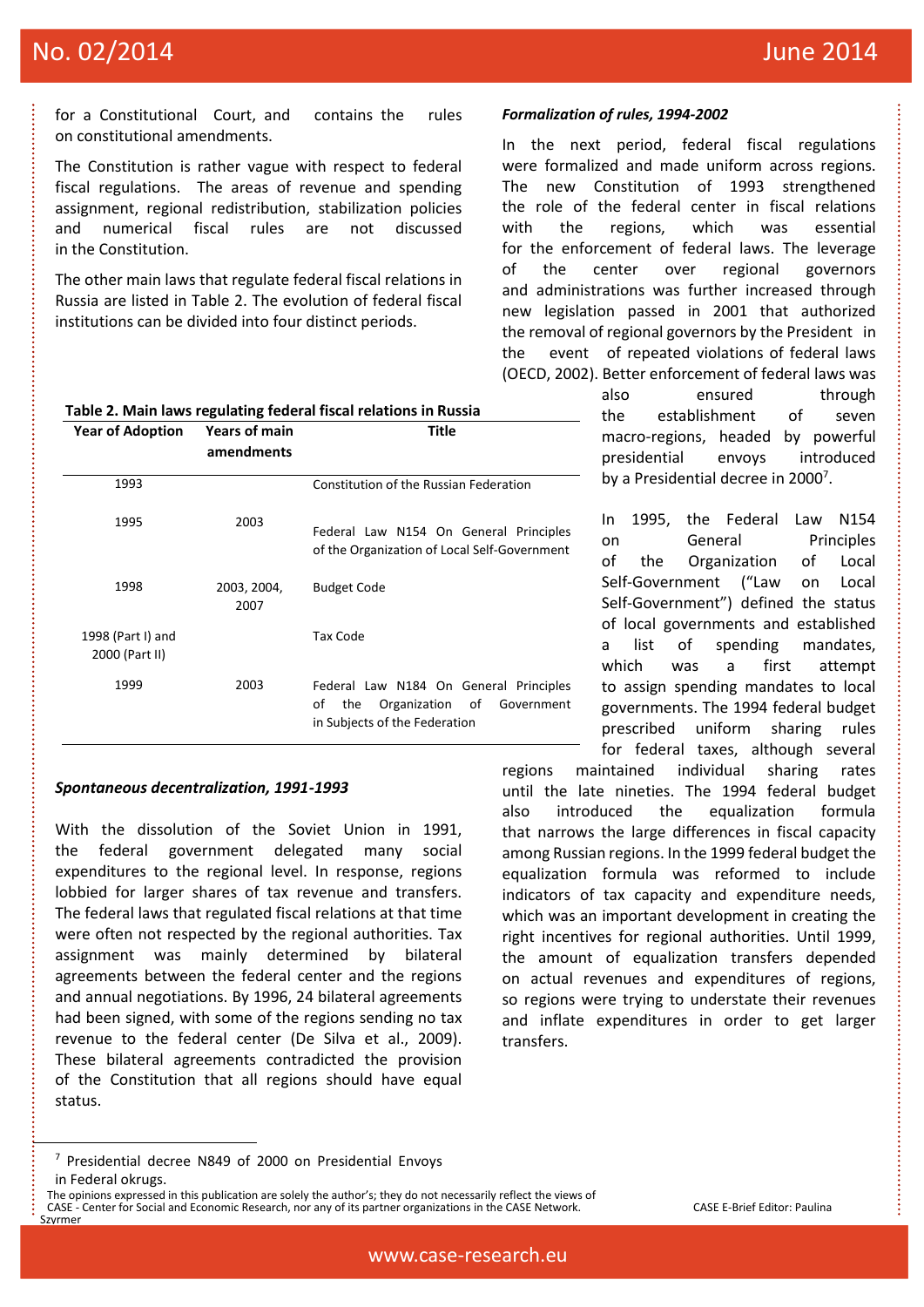# No. 02/2014 **June 2014 June 2014**

The Budget Code was adopted in 1998 and entered into force in 2000. The Budget Code sets out the contents of the annual budget laws, defines the jurisdictions of the federal and regional governments and regulates their financial relations, prescribes the annual budget preparation and execution time schedule, and lays down rules for public debt (Kraan et al., 2008). Until 1998, debt regulations were mostly absent. In the second half of the 1990s, the budget deficit was rather high in each region, and in many regions it reached 50 percent of revenues, including transfers (Kurlyandskaya, 2013). As a result of the 1998 crisis, between 1998 and 2001, 57 of 89 Russian regions defaulted on their debt obligations (Kurlyandskaya, 2013). According to the Budget Code, for regions and municipalities, the deficit should not exceed 15% of the total annual own budget revenue, and debt should not exceed total annual own budget revenues (exclusive of  $grants)^8$ . . For regions and municipalities that have received grants that exceed 60% (regions) and 70% (municipalities) of their own budget revenues during two of the last three years, the debt is reduced to 50% of annual own budget revenues and the allowed deficit should not exceed 10% of total annual budget revenue (regions) and 5% (municipalities)<sup>9</sup>. The Federal Ministry of Finance carefully monitors the debt and deficit parameters of regional governments and imposes sanctions - for instance, the suspension of intergovernmental grants when the limits are breached (Kraan et al. 2008). Regions rarely breach numerical fiscal rules (De Silva et al., 2009).

Spending mandates of regional governments are further specified in the Federal Law N184 on General Principles of the Organization of Government in Subjects of the Federation ("Law on Regional Government") that was adopted in 1999. In 2000-2001, the Russian government introduced a major tax reform with the adoption of the Tax Code. The Tax Code assigned taxes across federal, regional and local levels and prescribed tax shares for the federal and regional levels. Regions are allowed to reduce the sharing rate for the corporate income tax up to a certain level. Regions can also reduce the tax rate for the regional property tax within the ceilings set in the Tax Code and introduce certain

Szyrmer

ļ

The opinions expressed in this publication are solely the author's; they do not necessarily reflect the views of CASE - Center for Social and Economic Research, nor any of its partner organizations in the CASE Network. CASE E-Brief Editor: Paulina

tax exemptions. To solve the problem of unfunded federal mandates in the area of social protection, the federal government provided earmarked funds for their financing<sup>10</sup>.

### *Major reform of subnational finances, 2003-2008*

In 2003-2008, subnational finances were thoroughly reformed. Major revisions of the Budget Code were enacted in 2003 and 2004. The revision of 2003 established the Oil Stabilization Fund that was later split into the Reserve Fund and the National Wealth Fund<sup>11</sup>. The revision of 2004 clarified and reassigned spending responsibilities across different levels of government, fixed tax shares of the federal taxes, and prescribed fiscal rules for subnational governments. In addition, the equalization formula was introduced in the Budget Code rather than determined annually in the budget laws $^{12}$ . Several subnational taxes, including housing and utilities tax and sales tax were abolished, reducing the share of own revenues in subnational budgets. The lack of taxation powers created the wrong incentives for subnational governments to increase spending while relaxing their tax effort, thereby making such governments even more dependent on transfers from the central government (De Silva et al., 2009).

The 2007 amendments to the Budget Code tightened fiscal limits for highly subsidized regions and imposed a number of restrictions on their budget process. Regions with a share of grants exceeding 60% (excluding subventions) were obliged to: conclude an agreement with the Ministrty of Finance on how to increase the efficiency of the budget expenditures, run special accounts in the Federal Treasury, and have an an external audit by the Accounts Chamber every  $vear<sup>13</sup>$ . These restrictions were aimed at encouraging regions to develop their own tax bases and to improve fiscal discipline (Kraan et al., 2008). In practice, new restrictions resulted in the stronger interference of the federal center in regional budget processes. Starting from the budget year 2008, Russia formulates

<sup>8</sup> Articles 92.1 and 107 of the Budget Code.

<sup>&</sup>lt;sup>9</sup> Article 107 of the Budget Code.

<sup>10</sup> Unfunded federal mandates are expenditures under federal responsibility that were delegated to the sub-national level without providing sufficient financing.

 $11$  Articles 96.1, 96.9 and 96.10 of the Budget Code. <sup>12</sup> Article 131 of the Budget Code and Government Resolution N670 of 2004 on Allocation of Equalization Grants to Regions of the RF. <sup>13</sup> Article 130 of the Budget Code.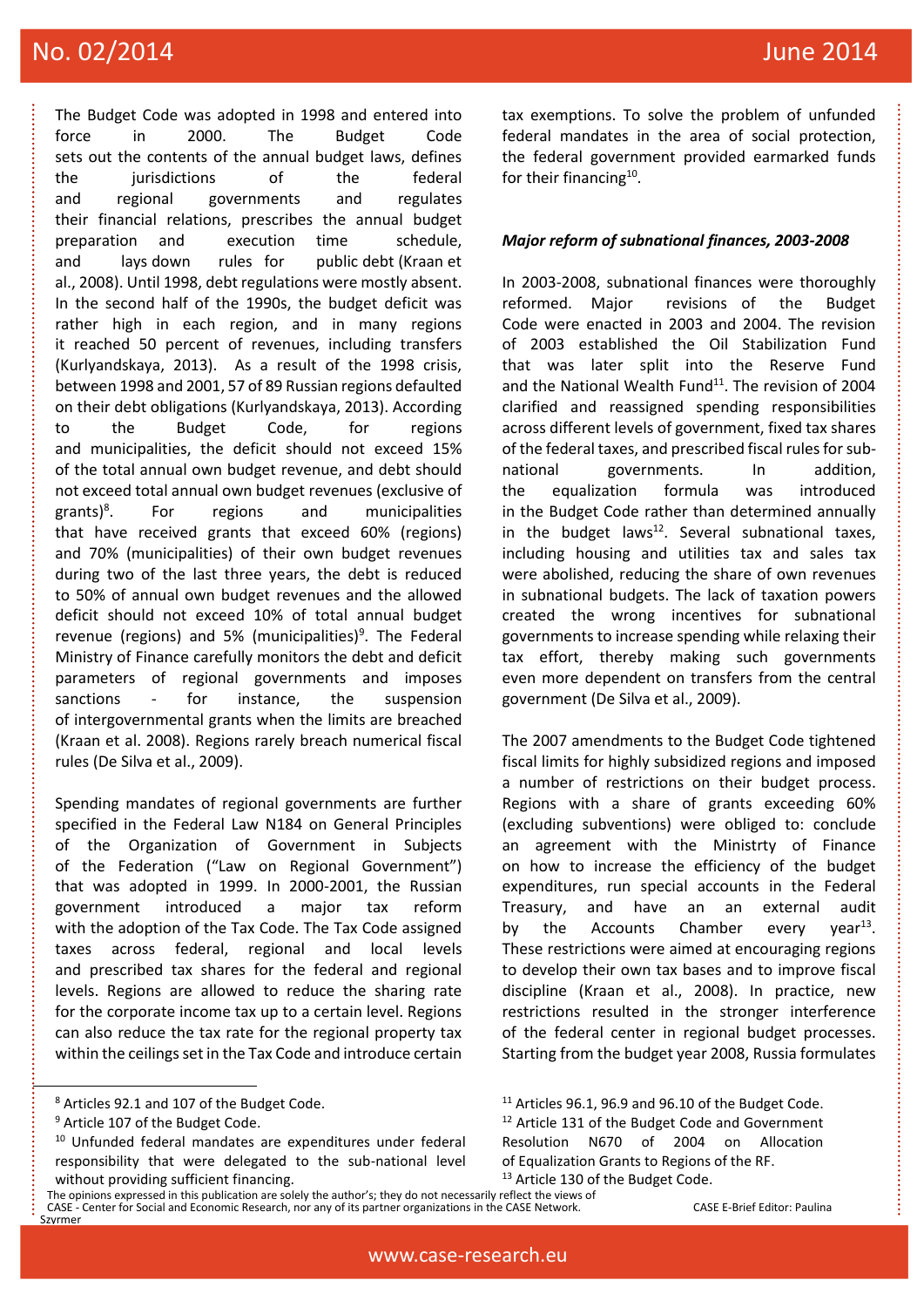# No. 02/2014 June 2014

three-year budgets, a budget of the current year and a budget for a two-year planning period.

In 2003, the government radically reformed the local level with the adoption of the new version of the Law on Local Self-Government. It introduced the four tier federal structure and reformed the assignment of expenditures. Despite the formal assignment of expenditures across levels of governments, until 2005 not a single expenditure function was assigned to one level of government (De Silva et al. 2009). The reform of local governments consisted of amending 152 federal laws regulating particular aspects of the provision of public goods and repealing 41 federal laws, including amendments to the Law on Regional Government and Budget and Tax Codes (De Silva et al. 2009). As a result, the enactment of the new law was postponed until 2009. It appears that the local government reform has led to substantial decentralization from the regional level to the local level. This can be seen from the budget execution reports of regional governments which show large differences in the provision of public services (De Silva et al., 2009). However, the expenditure autonomy of local governments is constrained by binding national standards and norms.

### *Anti-crisis policies, 2009-2012*

Recent changes in the legislation have been mainly implemented in response to the economic crisis of 2008. The government has amended the Tax Code and the Budget Code in order to contain the effects of the crisis on subnational finances. Subnational governments have received additional tax revenue sources: 0.5 percent of the tax share in the corporate income tax and higher shares on certain excise taxes $14$ . Regional budgets were also supported with additional general purpose grants. Subnational budgets also received a large amount of federal loans that have lower interest rates and a longer repayment period. Limits on subnational deficits and debts were eased through 2017<sup>15</sup>. As a result of these anti-crisis measures, none of the subnational government defaulted on their debt obligations in 2009.

In 2012, the government introduced a new fiscal rule that ex ante caps federal government expenditures at the projection of the sum of non-oil revenues, oil

Szyrmer

ļ

and gas revenues calculated at a benchmark oil price, and net financing of one percent of GDP<sup>16</sup>. This rule replaced an existing (but suspended since the 2008 crisis) budgetary rule targeting a nonoil deficit of 4.7 percent of GDP (OECD, 2014). According to the IMF (2013), the new fiscal rule helps contain spending pressures and smooth volatility, but is insufficient to rebuild fiscal buffers*.*

The following main trends of the Russian federal fiscal institutions can be outlined from the above discussion.

 *More decentralization of spending assignment*: reforms have led to substantial decentralization from the federal to regional and local levels. However, the expenditure autonomy of local governments is constrained by binding national standards and norms.

 *Stronger legal anchoring of equalization grants*: the formula for equalization grants have been introduced to the Budget Code.

 *Stricter fiscal rules*: in response to common defaults of regional governments after the 1998 crisis, the government introduced limits on the deficits, debts and borrowing of sub-national governments. Sanctions can be imposed (for instance, the suspension of intergovernmental grants) when the limits are breached.

 *Stronger interference of federal government in the regional budget processes of highly subsidized regions*: Regions with a share of grants exceeding 60% have a number of restrictions on their budget process.

 *Less power of the second chamber*: governors and speakers of regional parliaments were excluded from membership in the Federal Council.

### Conclusion

In this brief, I describe the main thrust of the Russian federal fiscal institutions and discuss their historical evolution. The rules that guide decision-making in the area of fiscal policy and in particular in fiscal relations between the federal and subnational levels of government are laid out in the Constitution

<sup>&</sup>lt;sup>44</sup> The Federal Law N305 of 2008 on the Amendments to the Tax Code. <sup>15</sup> The Federal Law N58 of 2009 on the Amendments to the Budget Code.

The opinions expressed in this publication are solely the author's; they do not necessarily reflect the views of CASE - Center for Social and Economic Research, nor any of its partner organizations in the CASE Network. CASE E-Brief Editor: Paulina

<sup>16</sup> The Federal Law N268 of 2012 on the Amendments

to the Budget Code.